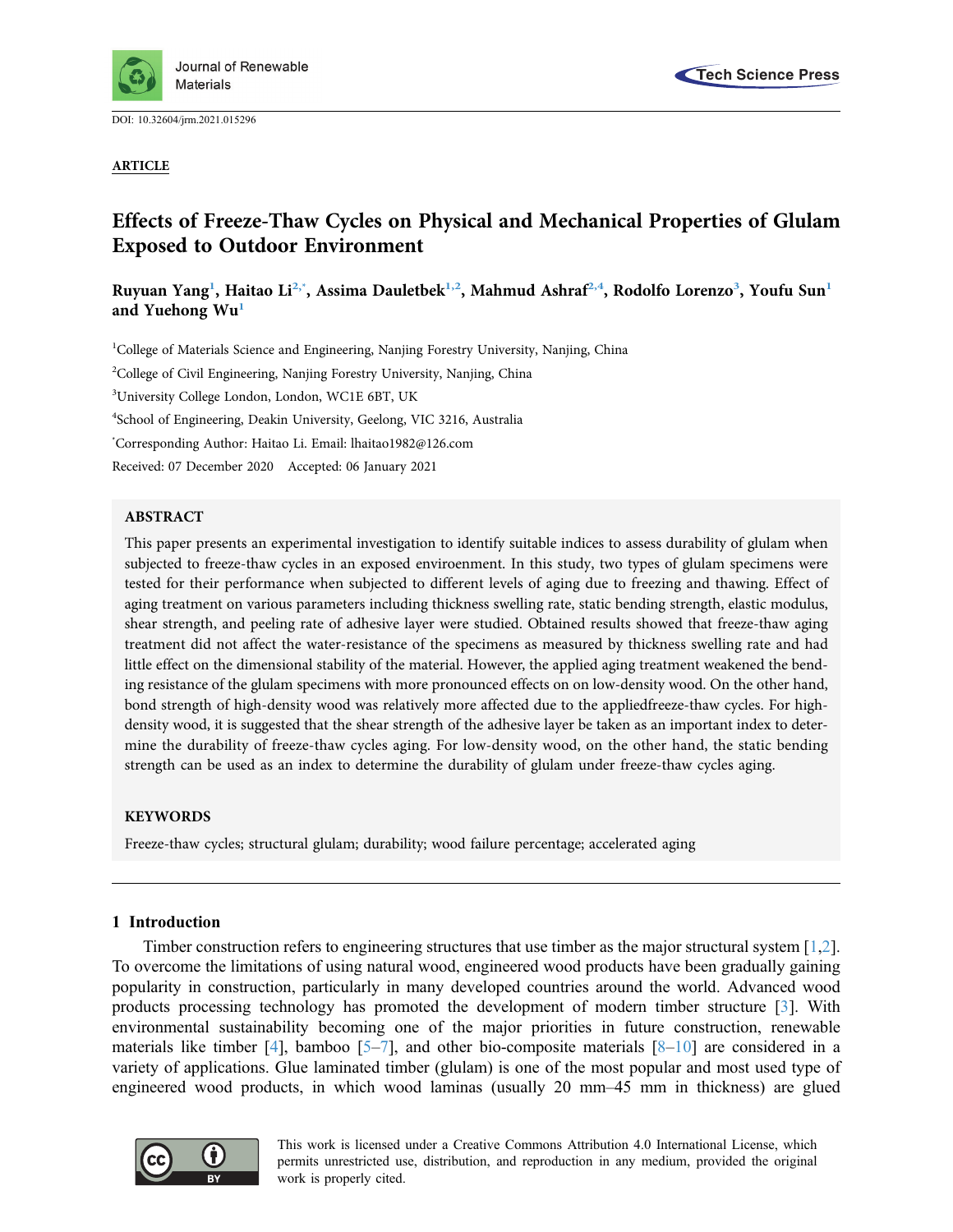together by placing them parallel to each other along the fiber direction. Glulam can be configured according to different stress requirements whilst minimizing effects of various natural imperfections such as knots in natural wood  $[11,12]$  $[11,12]$  $[11,12]$  $[11,12]$ . Therefore, compared to the sawn timber having the same cross-sectional area, glulam has uniform moisture content, higher density, and can withstand higher bending stress. Moreover, the structure of glulam is uniform, and the internal stress is small, thus it does not crack and deform easily  $[13,14]$  $[13,14]$  $[13,14]$ . The introduction of glulam products dates back to as early as 1800, and have been in use since the Second World War [\[15](#page-13-4)]. In the 1940s, glulam was used in outdoor structures such as bridge engineering [\[16,](#page-13-5)[17\]](#page-13-6).

In order to ensure the safety of timber structures, the performance of wood components in different outdoor exposures has been widely investigated. Dhima et al. [\[18](#page-13-7)] studied the effect of temperature on the shear strength of glulam; their experimental results showed that the shear strength of glulam decreased with the increase of temperature. The moisture content of glulam after high-temperature treatment did not affect its shear strength, but it changed the mode of shear failure. Ayrilmis et al. [[19\]](#page-13-8) studied the mechanical properties of artificial wood panels under snow loads and low temperatures when used for roofing. Drake et al. [[20\]](#page-13-9) evaluated the effects of subfreezing temperatures and moisture content on the shear behavior of glulam beams, they found that the strengths of the beams and their stiffnesses were observed to increase with decreasing temperature, with these effects being more pronounced in the higher moisture content beams. Francis et al. [[21](#page-13-10)] investigated the bonding property changes of glulam beams treated with chromium copper arsenic (CCA) aqueous preservative in different environment and reported that CCA anti-corrosion treatment and outdoor exposure would reduce the bonding shear strength of glulam. Senalik et al. [[22\]](#page-13-11) studied the effects of artificial accelerated aging on the physical properties and preservative retention rate of pretreated structural plywood. Luo et al. [\[23](#page-13-12)] used four types of artificial accelerated aging methods to treat the southern pine glulam glued with one-component polyurethane and found that hygrothermal aging method, i.e., the "Boil test" suggested by BS EN 1087-1 [[24](#page-13-13)], was the most suitable for investigating the durability of glulam. Que et al. [\[25](#page-13-14)] assessed the effect of salt on the shear strength along the grain of glulam strengthened with carbon fiber reinforced polymer (CFRP) and observed that the shear strength along the grain of glulam could be reduced by salt solution and alternate wetting and drying making glulam unsuitable to be used in high salinity areas. Szmutku et al. [\[26](#page-13-15)] found that rapid cooling had little effect on mechanical properties, while slow cooling significantly reduced the mechanical properties of wood. They also reported that the mechanical properties of wood in the natural environment were adversely affected due to the multiple freeze-thaw cycles.

Glulam structures are widely used in many parts of the world with varying climatic conditions [[27\]](#page-13-16). In currently available literature, the effect of high temperature on the mechanical properties of wood has been more mature [[28](#page-13-17)[,29](#page-14-0)], but research on the effect of low temperature on mechanical properties of wood are relatively limited. Considering Northeast China as an example, where the average temperature in winter could reach -20°C, especially in the near water area, glulam structures will be more often subjected to alternating cycles of wetting, cooling, freezing, and dissolving. This repeated freeze-thaw process brings severe challenges to glulam members. In order to determine the impact of exposure to freezing and snow melting environment, it is necessary to evaluate the durability of glulam under freeze-thaw cycles in an outdoor environment.

## 2 Experimental Investigations

#### 2.1 Materials Used for Manufacturing Glulam Specimens

According to ANSI A190.1-2012 "Standard for wood products-Structural glued laminated timber" [[30\]](#page-14-1) and the actual production and application of glulam in the market, two representative coniferous species, i.e., Larix gmelinii and Pinus sylvestris were selected due to their wider use in construction. These two species have their origin in Greater Khingan Mountains in Northeast China and offer considerable difference in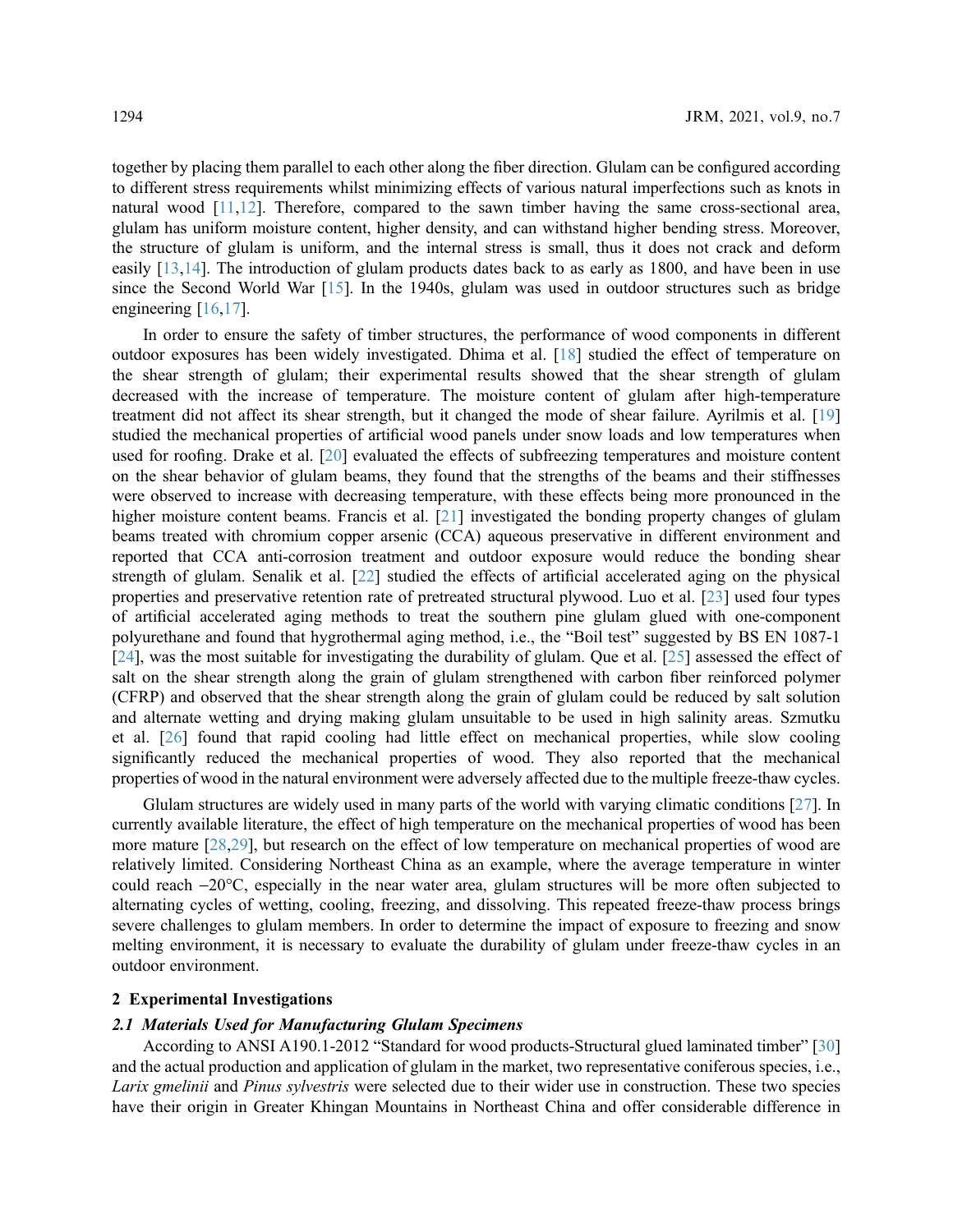density making them suitable for the current investigation relevant material indices such as moisture content, air-dry density were tested following GB/T 1931-2009 [\[31](#page-14-2)] and GB/T 1933-2009 [[32\]](#page-14-3), respectively, and the test results are shown in [Tab. 1](#page-2-0). The glulam used in the current study was made of two-layer laminations of the same-grade composition with lumber dimensions of 1700 mm  $\times$  50 mm  $\times$ 40 mm (length  $\times$  width  $\times$  height).

<span id="page-2-0"></span>

| Wood species     | Air-dried density<br>$(kg \, m^{-3})$ | Moisture content<br>$\frac{1}{2}$ | Specimen size<br>(mm)    | Number of specimens |
|------------------|---------------------------------------|-----------------------------------|--------------------------|---------------------|
| Larix gmelinii   | 0.66                                  | 10.84                             | $20 \times 20 \times 20$ | 30                  |
| Pinus sylvestris | 0.40                                  | 11.09                             | $20 \times 20 \times 20$ | 30                  |

Table 1: Basic properties of *Larix gmelinii* and *Pinus sylvestris* 

Water-proof, weather-resistant phenol-resorcinol-formaldehyde resin adhesive was used in the current study; [Tab. 2](#page-2-1) shows the relevant performance indices for this adhesive. GB/T 26899-2011 "Structural glued laminated timber" [\[33](#page-14-4)] clearly states that resorcinol resin and phenol-resorcinol resin can be used as adhesives for lamination direction and width direction of laminations in the most severe operating conditions 3 (the components are completely exposed to the outdoor atmosphere). During the process of gluing, the mass ratio of the main agent to the curing agent was 5:1, one-sided spreading at a rate of 300 g m-2 was used, and the opening time was approximately 35 min at 20°C. The gluing pressure used for Larix gmelinii and Pinus sylvestris were 1 MPa and 0.8 MPa, respectively, and the lamination time was 3 h. To ensure sufficient bond strengths were achieved, tests were conducted after 7 days of curing.

<span id="page-2-1"></span>

| Composition  | Model   | Appearance                      | Viscosity<br>$(Pa\cdot s)$ | Solid content<br>$\binom{0}{0}$ | pH | Water solubility<br>(magnification) |
|--------------|---------|---------------------------------|----------------------------|---------------------------------|----|-------------------------------------|
| Main agent   | PR-1HSE | Reddish-brown<br>viscous liquid |                            | 65                              |    | >5                                  |
| Curing agent | PRH-10A | White powder                    |                            | $\overline{\phantom{a}}$        |    |                                     |

## 2.2 Experimental Techniques

2.2.1 Key Indices to Evaluate Durability against Freeze-Thaw Aging Process

Thickness swelling ratio due to freeze-thaw aging process and subsequent immersion in water, static bending strength and elastic modulus, shear strength, and peeling rate of the adhesive layer were selected as key indices to assess the durability of the specimens and the techniques used to determine those key indices are as follows:

# (1) Thickness swelling rate

The thickness swelling ratio may be used to quantify the effect of moisture on the dimensional stability of glulam members [\[34](#page-14-5)]. Following relevant guidelines suggested in GB/T 17657-2013 "Test methods of evaluating the properties of wood-based panels and surface decorated wood-based panels" [[35\]](#page-14-6), the dimensions of the specimens were designed as 75 mm  $\times$  50 mm  $\times$  40 mm (length  $\times$  width  $\times$  height). The determination process involved following steps-1) The specimens were placed in an environment with temperature  $(T) = (20 \pm 2)$ °C, relative humidity  $(RH) = (65 \pm 5)$ %, until the mass was constant; at that stage the thickness  $(h_1)$  of the central point of the specimen was measured with a micrometer with a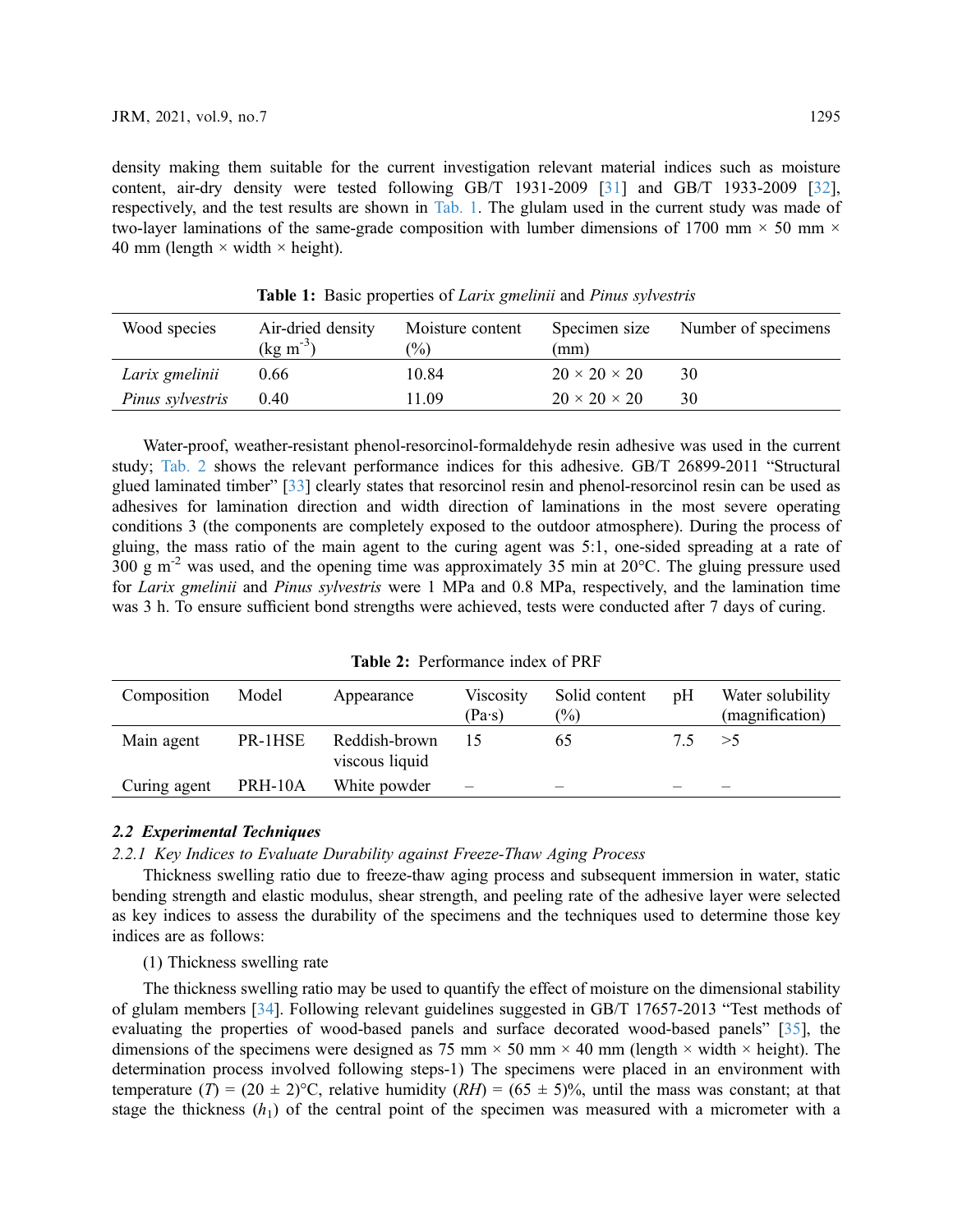division value of 0.01 mm; 2) The specimens were immersed in clear water with  $T = (20 \pm 1)$ °C and pH = 7  $\pm 1$ for 24 h. The top surface of the specimens was perpendicular to the water surface, and the distance between the specimens, between the specimens and the bottom, and the walls of the tank was at least 15 mm. The upper part of the specimens was  $(25 \pm 5)$  mm lower than the water surface so that it could expand freely; 3) when the specimens were taken out of the water tank after 24 h, the water was wiped off the surface of the specimens, and the thickness  $(h<sub>2</sub>)$  was measured at the original measuring point within 10 min. Thickness swelling ratio (TS) of glulam due to water absorption may be calculated by [Eq. \(1\):](#page-3-0)

<span id="page-3-0"></span>
$$
TS = \frac{h_2 - h_1}{h_1} \times 100\% \tag{1}
$$

(2) Static bending strength and elastic modulus

The static bending strength and elastic modulus were determined following GB/T 26899-2011 [[22\]](#page-13-11), and the specimen dimensions were designed as 500 mm  $\times$  50 mm  $\times$  20 mm (length  $\times$  width  $\times$  height) with a span of 350 mm; the test arrangement is shown in [Fig. 1.](#page-3-1) The bending test was carried out with three-point bendingusing a displacement controlled loading rate of 5 mm min<sup>-1</sup>.

<span id="page-3-1"></span>

Figure 1: Three-point bending test arrangement and specimen size (all dimensions are in mm) (a) Set up used for bending test (b) Specimen size

<span id="page-3-2"></span>Within the elastic range, the deflection difference between the initial load and the final load was measured, and the elastic modulus ( $MOE$ ) may be calculated by [Eq. \(2\).](#page-3-2) According to the maximum load before failure, the static bending strength  $(MOR)$  may be calculated using [Eq. \(3\):](#page-3-3)

<span id="page-3-3"></span>
$$
MOE = \frac{\Delta P l^3}{4bh^3 \Delta y} \tag{2}
$$

$$
MOR = \frac{3Pl}{2bh^2} \tag{3}
$$

where  $\Delta P$  denotes the difference between the upper and the lower limits of the load within the elastic range (N); l denotes the span of the bending specimen (mm); b denotes the width of the specimen (mm);  $\Delta y$  denotes the mid-span deflection corresponding to  $\Delta P$  (mm); P denotes the maximum load at the loading point (N).

#### (3) Shear strength of the adhesive layer

The shear strength test of the adhesive layer was conducted according to ASTM D905-08 (2013) "Standard test methods of static tests of lumber in structural size" [[36\]](#page-14-7). The test was conducted using a microcomputer-controlled electro-hydraulic servo tester with the actuator offering a maximum thrust of 30 kN. The loading speed was 5 mm/min. The wood failure percentage of each specimen was recorded after the test. The shear strength of the adhesive layer  $(f_v)$  may be calculated according to [Eq. \(4\)](#page-4-0):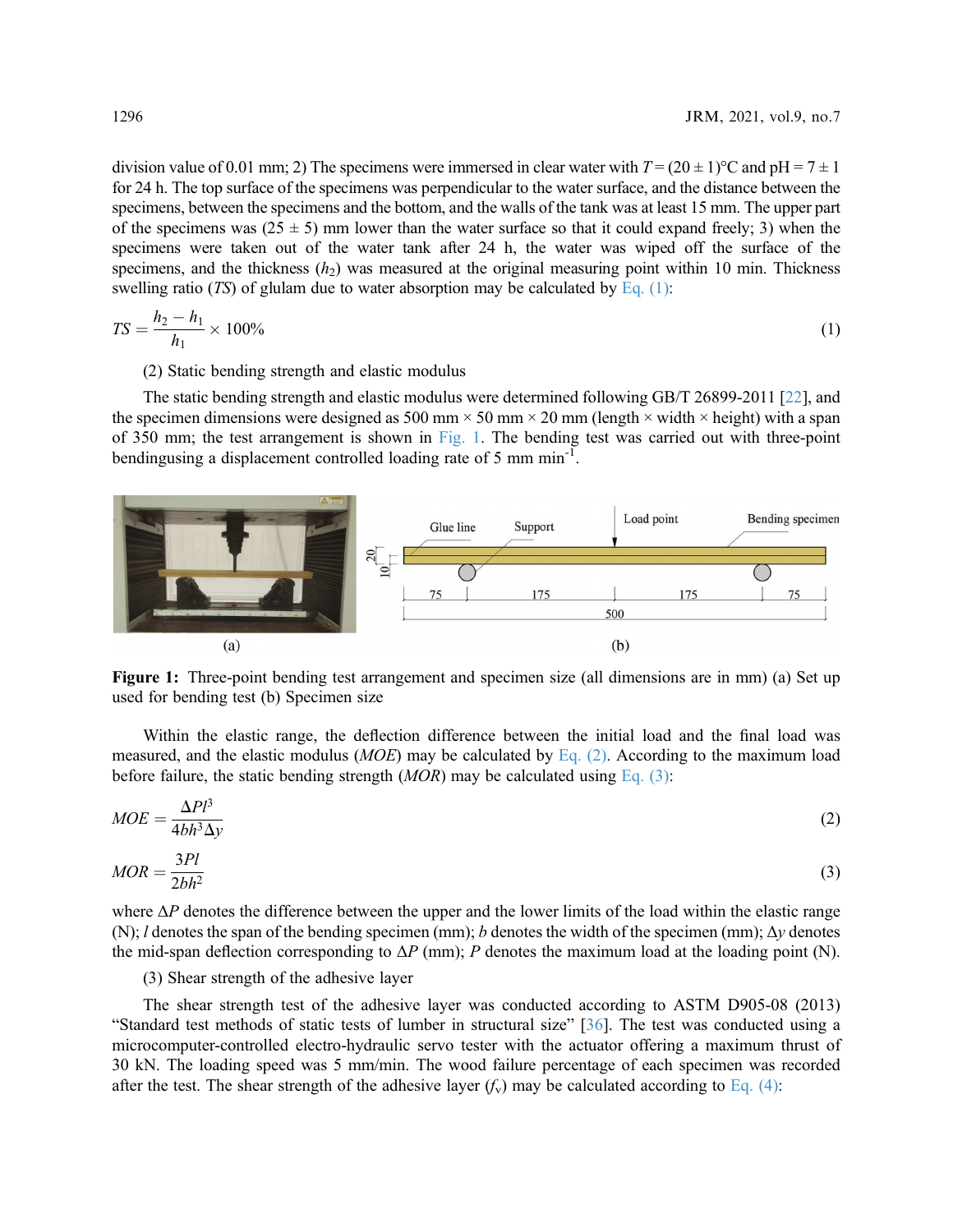<span id="page-4-0"></span>
$$
f_{\rm v} = \frac{P_{\rm max}}{bl} \tag{4}
$$

where  $P_{\text{max}}$  denotes the maximum failure load (N); b denotes the width of the shear plane (mm); l denotes the length of the shear plane (mm).

(4) Peeling rate of the adhesive layer

The peeling test was carried out according to CB/T 26899-2011 [\[22](#page-13-11)], and the specimen size was taken as 75 mm  $\times$  50 mm  $\times$  40 mm (length  $\times$  width  $\times$  height) [\(Fig. 2\)](#page-4-1). The test was divided into immersion peel test and boiling peel test. In the immersion peel test, the specimens were immersed in  $10^{\circ}$ C–15<sup>o</sup>C water for 24 h, then put into a constant temperature dryer with  $T = (70 \pm 3)$ °C, and dried to 100%–110% of the mass before the test. Glulam members were exposed to the outdoor conditions for a long timeto meet the requirements of environmental conditions 3 as specified in the standard, and hence, the aforementioned treatment was carried out twice before peeling tests were conducted. After the test, the peeling length of the adhesive layer on both ends of the specimens was measured, the total peeling rate of the two top surfaces  $(P)$  and the maximum peeling rate of the single adhesive layer  $(P_s)$  can be calculated according to [Eqs. \(5\)](#page-4-2) and [\(6\)](#page-4-3):

<span id="page-4-3"></span><span id="page-4-2"></span>
$$
P = \frac{L_p}{2L} \times 100\% \tag{5}
$$

$$
P_{\rm s} = \frac{L_{\rm max}}{L} \times 100\% \tag{6}
$$

<span id="page-4-1"></span>where  $L_p$  denotes the sum of peeling length of the adhesive layer on both ends (mm); L denotes the length of the adhesive layer on the end surface (mm). When determining the peeling length, the damage of wood due to dry crack and/or knot was not included in the peeling failure.



Figure 2: Peeling specimen size (all dimensions are in mm)

In the boiling peel test, the specimens were immersed in boiling water for 4 h, then kept at water at 10°C–15°C for 1 h. The specimens were taken out from the water and put into a constant temperature dryer with  $T = (70 \pm 3)$ °C, and dried to 100%–110% of the mass before the test. During the drying process, the distance between the specimens should be at least 50 mm, and the cross-section of the wood should be parallel to the direction of airflow. To meet the requirements of operating environment 3, the above treatment process was also carried out twice. The measurement and calculation method of peeling rate were the same as those adopted for the immersion peel test.

#### 2.2.2 Freeze-Thaw Cycles Aging Treatment Method

The equipment used in freeze-thaw cycles aging test are as follows: Mechanical universal test analyzer (Model: AG-IC 100 kN; UTM4304); electric constant temperature water tank (Model: DK-600B);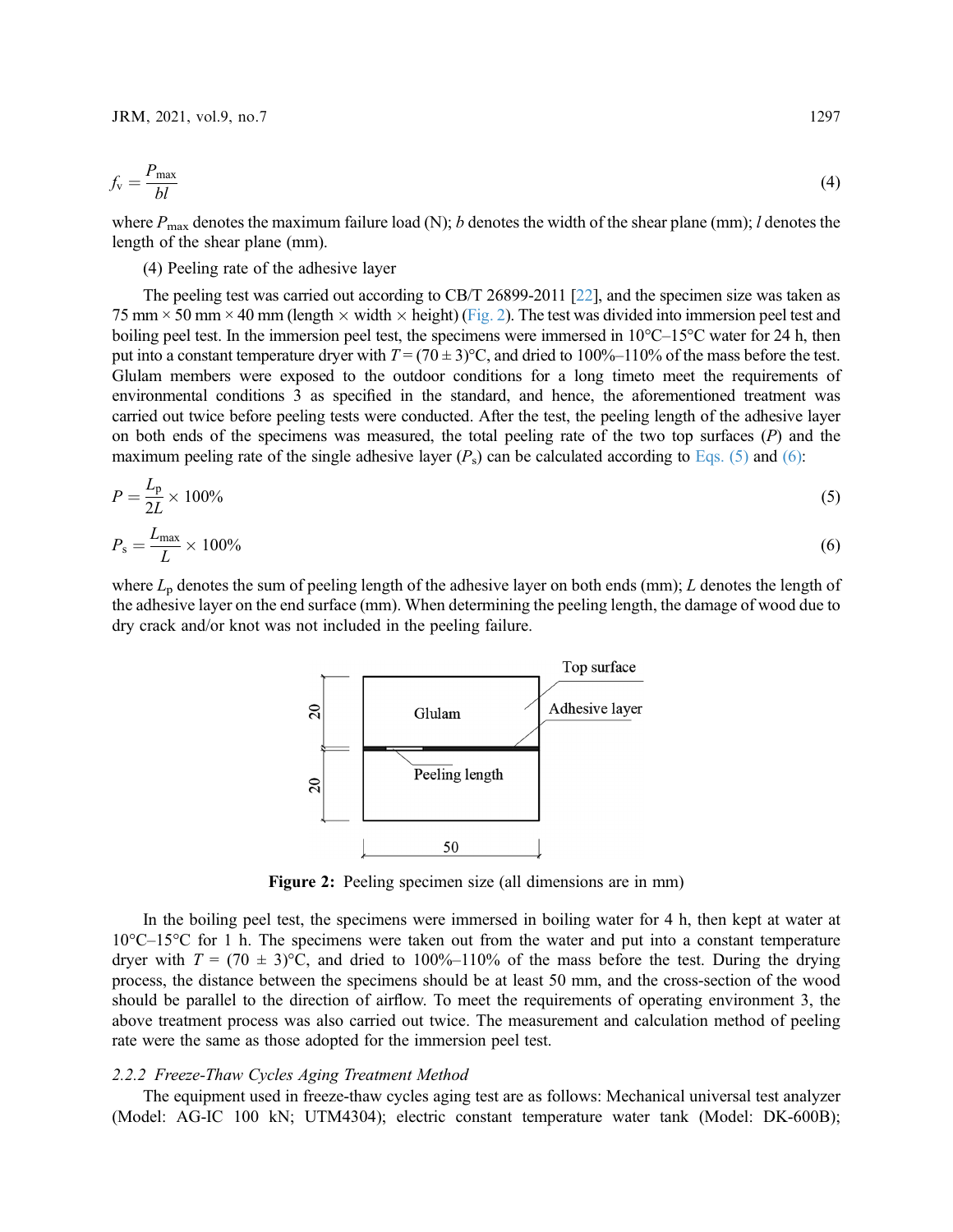electro-thermostatic blast oven (Model: OH6-914385-II; DGG-9070B); freezer (Model: Midea BCD-135); temperature and humidity regulating box; electronic balance (accurate to 0.001g); electronic digital caliper (accurate to 0.01 mm); pH test pen (accurate to 0.01); and temperature and humidity meter.

At present, there is no specific standard for the structural glulam subjected to freeze-thaw cycles. Considering the winter average temperature in Northeast China and the actual test conditions, the freezethaw cycles aging treatment method, the following steps were applied in the current investigation:

- (1) The specimens were immersed in water with  $T = (20 \pm 3)$ °C and pH = 7  $\pm$  0.5 for 48 h;
- (2) After immersion, the specimens were taken out from the water, and the surface moisture was dried using a cotton cloth, and then immediately put into the freezer with  $T = (-20 \pm 3)$ °C for  $(8 \pm 0.5)$  h;
- (3) After the specimen was taken out of the freezer, it was immediately immersed in water with  $T = (20 \pm 1)$ 3)<sup>o</sup>C and pH =  $7 \pm 0.5$  for  $(8 \pm 0.5)$  h;
- (4) Steps 2–3 were rpeated for the next freeze-thaw cycles. The total time for each freeze-thaw cycle was  $(16 \pm 1)$  h;
- (5) Every aging period consisted 7 freeze-thaw cycles, and the water in the test chamber was replaced after each period;
- (6) The test was carried out for three aging periods. At the end of each period, the specimens were placed in the environment of  $T = (20 \pm 3)$ °C and  $RH = (65 \pm 5)$ %. The properties of the specimens were measured once the mass of each specimen was 100%–110% of that before the test.

In this study, two types of glulam specimens were treated by freeze-thaw cycles aging. Experiemntal results were carefully analyzed to study the changes in thickness swelling rate, static bending strength, elastic modulus, shear strength, and peeling rate of the adhesive layer due to the aging treatment. This investigation suggests some indices for glulam produced from high and low density wood that could be used to assess durability against freeze-thaw cycles. A total of 320 specimens were tested in 2 groups as part of the current study. After the completion of each aging period, 10 specimens from each wood species were selected to be tested to evaluated key indices (Note: Due to the limitation of test conditions, the specimens for testing the peeling rate of the adhesive layer were also used to test the thickness swelling rate). To reduce the error, the average values were used in the study.

## 3 Test Results and Discussion

#### 3.1 Effect of Freeze-Thaw Cycles on Specimens

The specimens under freeze-thaw cycles were carefully inspected to understand the effects of simulated extreme weathering conditions. However, it was found that the freeze-thaw cycles had little effect on the shape and the appearance of the specimens. At the end of aging, small cracks occurred in the direction of annual ringsas shown in [Fig. 3](#page-6-0). The cracks of individual Larix gmelinii specimens typically appeared at the boundary of early and late wood, whilst some specimens with knots cracked around the knots. Overall, the considered specimens did not suffer any sigficant obvious failure due to exposure to the applied freeze-thaw cycles.

#### 3.2 Thickness Swelling Due to Water Absorption

Thickness swelling was measured at two stages to investigate the effect of freeze-thaw cycles on glulam's durability. At the first stage, thickness swelling was measured after three periods of freeze-thaw cycles aging treatment. Once the this measurements were done, all specimens were immersed in water for 24 h and the second thickness swelling was measured to see the effect of freeze-thaw aging on water absorption. [Tab. 3](#page-6-1) shows the mean and COVs of measured thickness values and corresponding thickness swelling rates for all considered specimensAs observed from [Tab. 3,](#page-6-1) aging treatment increased the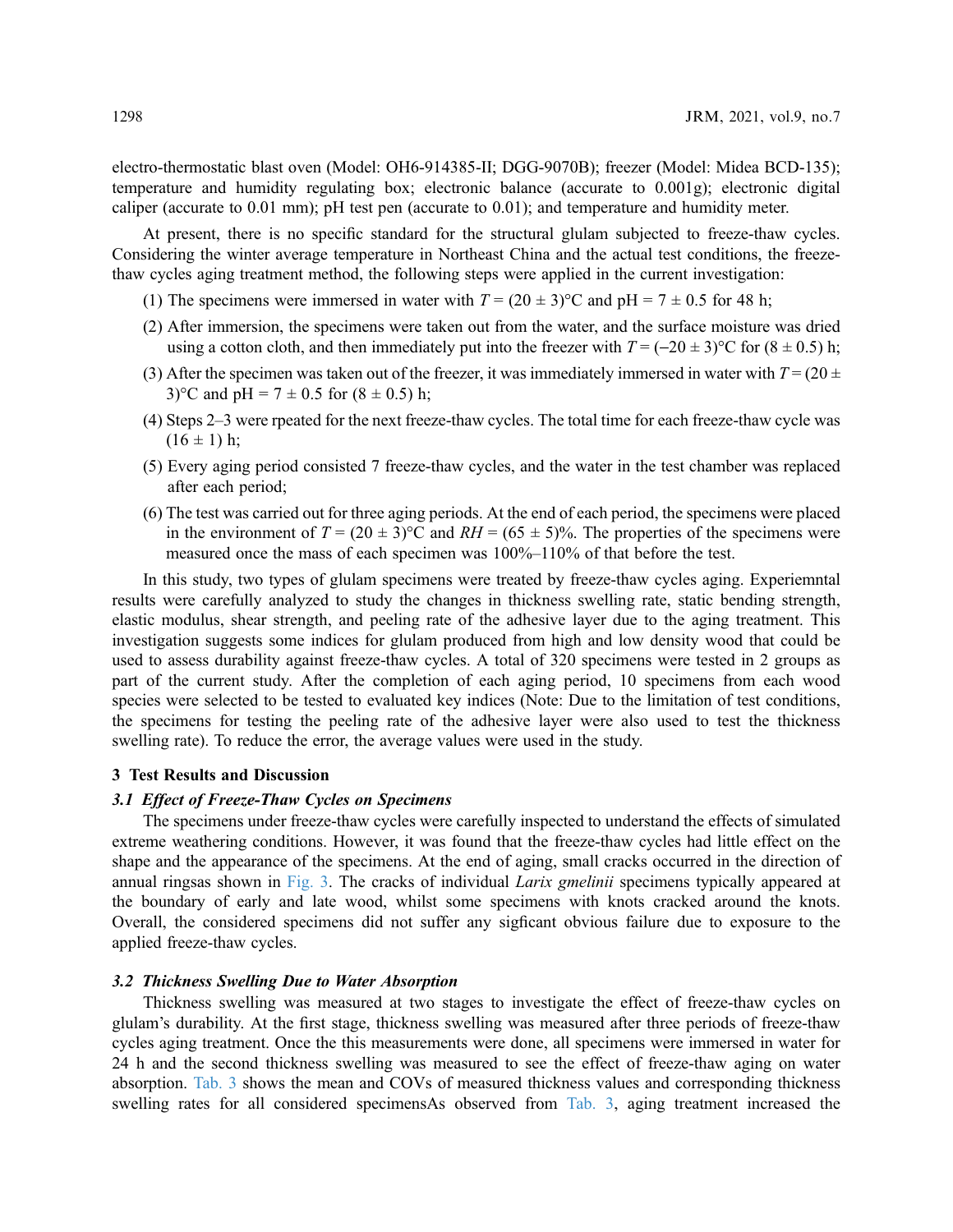thickness of both types of glulam specimens considered in the current study as. The aging process caused some damage to the adhesive and wood surface, which led to swelling due to water absorption. However, the thickness swelling rate of the specimens was less than 3.5%, which met the requirements of of Japanese standard (<12%) JIS A 5908-2003 [[37\]](#page-14-8), indicating that the water-resistance of the specimens was within accaeptable limit even after the extreme aging treatment. Pilarski et al. [[38\]](#page-14-9) carried out freezethaw cycles treatment on PVC/wood-flour composites with different wood species, and after five freezethaw cycles, and reported that the width and the thickness changed less than 1.3% and 2.2%, respectively; He et al. [[39\]](#page-14-10) investigated freeze-thaw cycles treatment on timber columns, and did not observe any obvious change on the surface of the considered secimens. The current study also shows that freeze-thaw cycles treatment has little effect on the dimensional stability of glulam.

<span id="page-6-0"></span>

Figure 3: End surfaces of considered species after exposusre to freeze-thaw cycles (a) Larix gmelinii specimens (b) Pinus sylvestris specimens

| Wood       | Thickness before  | Thickness after   | Swelling rate,      | 24 h water absorption Swelling rate, | $(h_3-h_2)/h_2$ (%) |
|------------|-------------------|-------------------|---------------------|--------------------------------------|---------------------|
| species    | aging, $h_1$ (mm) | aging, $h_2$ (mm) | $(h_2-h_1)/h_1$ (%) | thickness, $h_3$ (mm)                |                     |
| Larix      | 39.66             | 40.94             | 3.23                | 41.39                                | 1.10                |
| gmelinii   | (0.0069)          | (0.0042)          | (0.1321)            | (0.0054)                             | (0.1414)            |
| Pinus      | 39.60             | 40.40             | 2.02                | 40.71                                | 0.77                |
| sylvestris | (0.0037)          | (0.0218)          | (0.1520)            | (0.0203)                             | (0.1691)            |

Table 3: Thickness swelling rate of specimens after considered aging process

<span id="page-6-1"></span>Note: The data in the table are the average values of test data after three freeze-thaw cycles aging, and the value within brackets are the corresponding coefficient of variation.

The thickness swelling rate due to freeze-thaw cycle aging and that after 24 h water immersion for *Larix* gmelinii specimens were higher than those of *Pinus sylvestris* as shown in [Fig. 4](#page-7-0). The reason for the difference in swelling may be that the dry shrinkage (wet expansion) rate of Larix gmelinii is higher than that of Pinus sylvestris. The thickness swelling rate at 24 h water immersion of the two specimens was lower than that after aging, which is due to the release of internal growth and bonding stress during the continuous freeze-thaw cycles.

## 3.3 Analysis of Static Bending Strength and Elastic Modulus

[Fig. 5](#page-7-1) shows the observed trends in change of flexural properties for the considered glulam specimens under various stages of freeze-thaw cycles. It is obvious that with the increase of aging periods, the static bending strength and the elastic modulus of both types of specimens showed gradual deterioration. Previous research on wood-plastic composite (WPC) [\[40](#page-14-11),[41\]](#page-14-12) also reported similar effect of freeze-thaw cycles on bending properties of WPC. They also reproted that the flexural properties of WPC depend on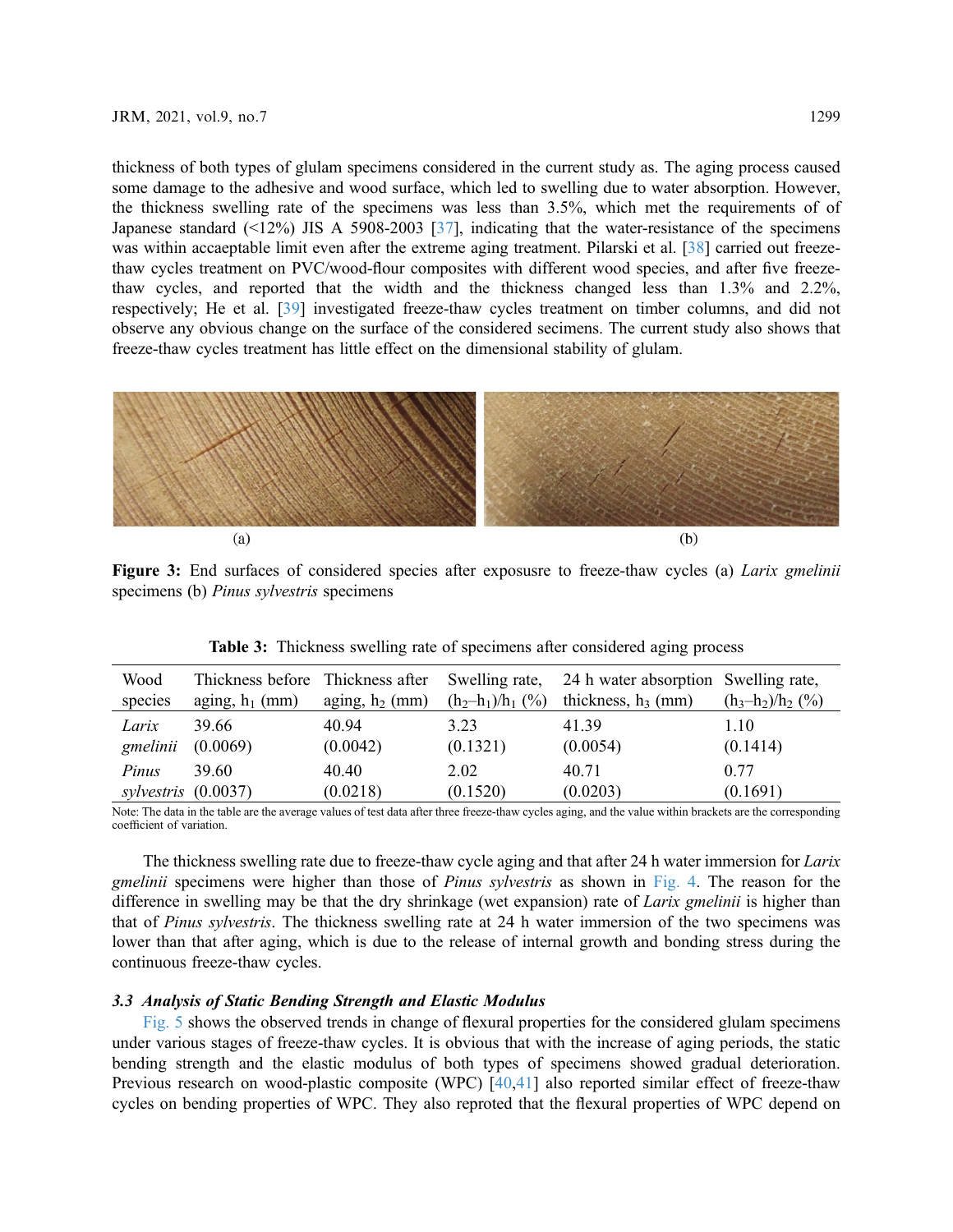<span id="page-7-0"></span>the melting temperature; higher melting temperature resulted in reduced static bending strength and elastic modulus of the specimens. Both glulam and WPC are wood-based composite materials, but their material properties are different. Glulam is made by gluing laminations with adhesives; its strength depends on the type of wood as well as the bonding strength between layers. In the process of freeze-thaw cycles, the mechanical properties of wood and resin decreased, and the stress transfer between laminations was directly affected, which enetually weakened the bending performance of the specimens.



Figure 4: Comparison of the thickness swelling rate of different wood species after freeze-thaw cycles and after immersion in water for 24 h

<span id="page-7-1"></span>

Figure 5: Static bending strength and elastic modulus after freeze-thaw cycles aging treatment (a) Static bending strength (b) Elastic modulus Note: Aging period 0 denotes the specimen without deterioration.

For *Larix gmelinii* specimens, the loss of static bending strength and elastic modulus was the largest during the second stage of aging treatment. After 3 cycles of aging, the static bending strength and elastic modulus decreased by a total of 37.8% and 24.6%, respectively. The loss of static bending strength and elastic modulus for Pinus sylvestris specimens was the largest during the first stage of aging treatment. Overall, after 3 cycles of aging, *Pinus sylvestris* suffered higher deterioration in bending properties when compared against those of *Larix gmelinii*; the static bending strength and the elastic modulus of *Pinus*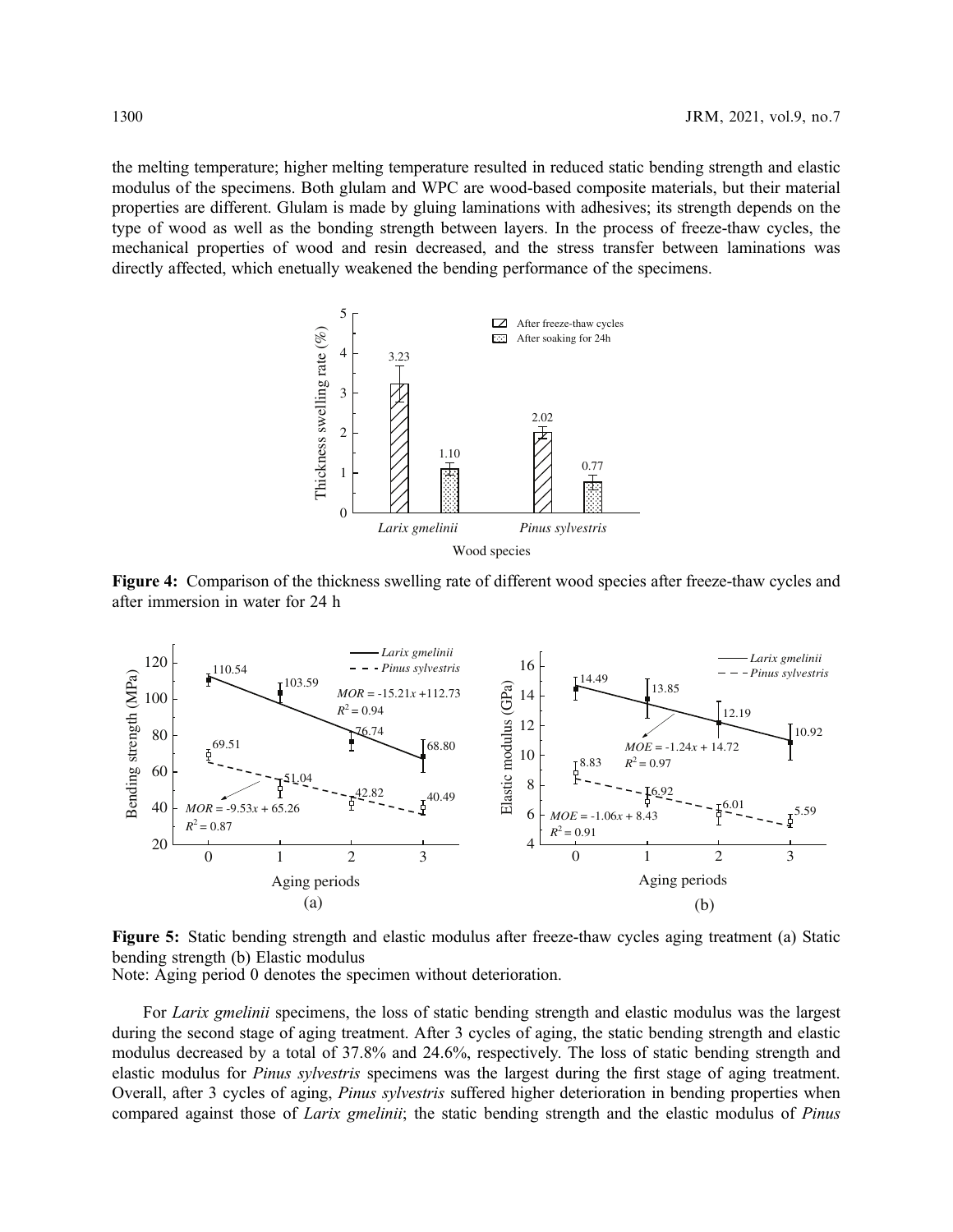sylvestris decreased by 41.7% and 36.7%, respectively. After the end of aging cycles, some bending specimens of Pinus sylvestris cracked at the nodes, which somewhat explains the low retention rate of flexural properties of *Pinus sylvestris* specimens.

## 3.4 Analysis of Shear Strength and Peeling Rate of the Adhesive Layer

According to the requirements of GB/T 26899-2011 [\[22](#page-13-11)] regarding the shear strength of adhesive layer and percentage of wood failure, at a moisture content of 8%–15%, it is required that the average shear strength is at least 6.0 MPa, whilst the average wood failure percentage is at least  $144-(9<sub>x</sub>)$ , and the minimum single value of wood failure percentage is 153.3-(13.3  $f_v$ ), where  $f_v$  denotes the shear strength of adhesive layer (MPA). According to the minimum requirement of gluing capacity for structural glulam structure in GB/T 50329-2012 "Standard for test methods of timber structures" [\[42\]](#page-14-13), the shear strength of the adhesive layer along the grain of Pinus koraiensis and other soft pine specimens is 5.9 MPa in the dry state. If the strength of the specimen is lower than the specified value, but the wood failure percentage is not less than 75%, the specimen can still be considered as suitable for use. [Fig. 6](#page-8-0) presents the shear strength parameters measured from tests conducted on the considered glulam specimens. From the test results of untreated samples (aging period 0), it can be seen that the shear strength and percentage of wood failure of the two specimens in a dry state meet the minimum requirements of the relevant standards.

<span id="page-8-0"></span>

Figure 6: Shearing strength of specimens after the accelerated aging process (a) Shear strength of the adhesive layer (b) Wood failure percentage Note: Aging period 0 denotes the specimen without deterioration.

Observed changes in shear strength of the adhesive layer of Larix gmelinii and Pinus sylvestris specimens after freeze-thaw cycles aging treatment are shown in [Fig. 6.](#page-8-0) With the increase of aging periods, the shear strength of both types of glulam specimens showed a downward trend. At the end of the first and the second stages of freeze-thaw cycles, a small amount of resin was observed on the end surface of Larix gmelinii specimens, which somewhat explains the rapid decrease of bonding strength of Larix gmelinii specimens. At the end of the three aging stages, the shear strength of the Larix gmelinii specimens decreased by 40.0% compared with that of the untreated specimen, and the wood failure percentage decreased to 69.2%. Whereas, the shear strength of the Pinus sylvestris decreased by 30.4% and the wood failure percentage decreased to 74.0%. It can be seen that the effect of freeze-thaw cycles aging treatment on the shear strength of Larix gmelinii specimens is greater than that of Pinus sylvestris. This observed variation may have been caused by the difference of density between earlywood and latewood of *Larix gmelinii*, and by the the internal stresses caused by uneven wet swelling inside the wood, which affected the bonding strength due to the continuous change of external temperature.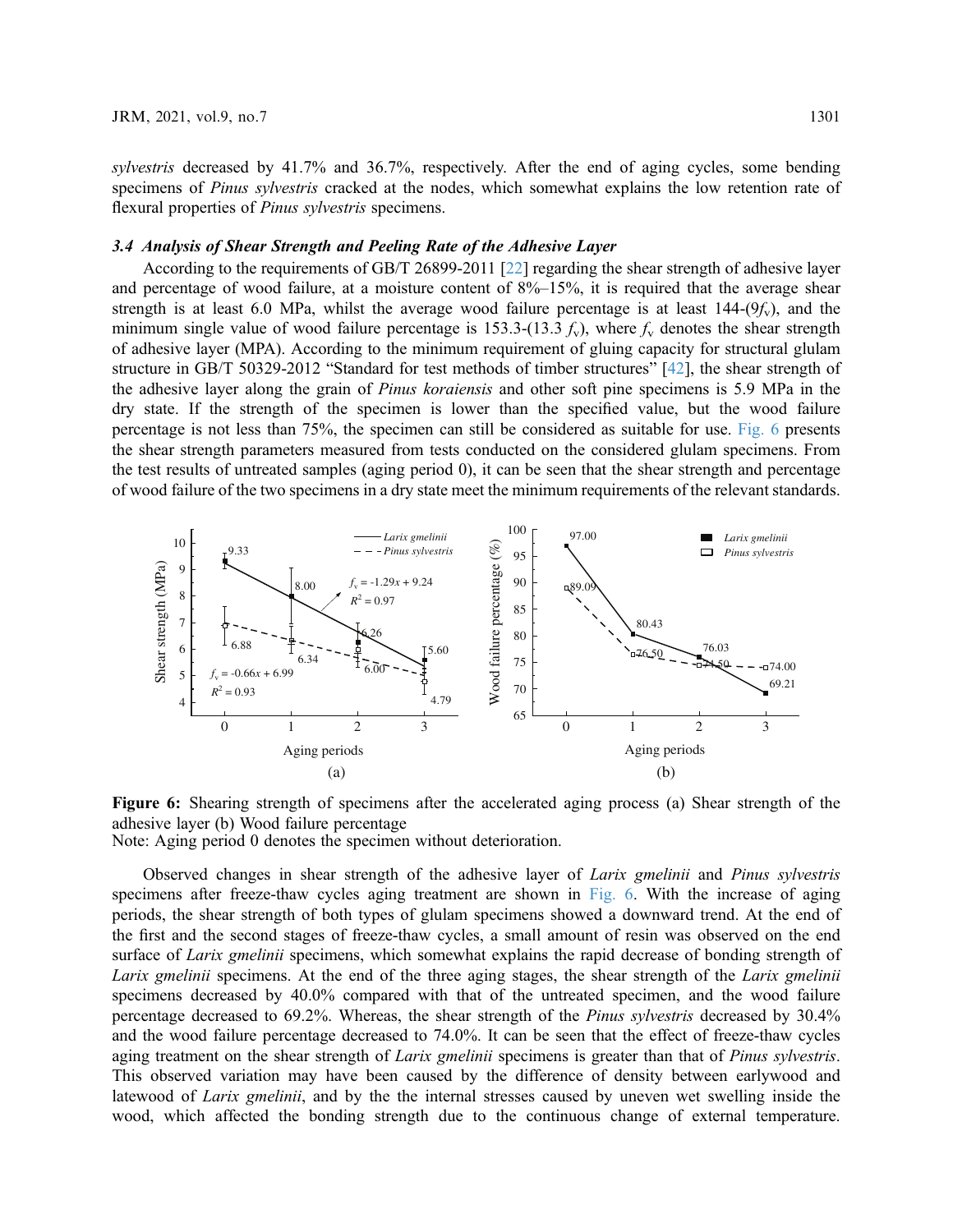Experimental research conducted by Wu [[43\]](#page-14-14) showed that the internal stresses caused by the change of moisture content in wood with high density is greater than those of wood with low density. For the same adhesive, the bonding durability of high-density wood is worse than that of low-density wood.

According to the requirements of GB/T 26899-2011 [\[22\]](#page-13-11) for the peeling rate of the adhesive layer, the total peeling rate of the specimens should be less than 5%, and the maximum peeling length of any adhesive layer should not be greater than 1/4 of the adhesive layer length. [Tab. 4](#page-9-0) lists the measured key indices for peeling and the results showed that the peeling rate of the specimens without degradation meets the requirements of relevant standards. The test results of immersion peeling rate and boiling peeling rate of specimens after each aging stage are shown in [Tab. 4.](#page-9-0) With the increase of aging periods, the peeling rate of the adhesive layer of the considered two specimen types increased gradually. After two cycles of peeling, the total stripping rate of Larix gmelinii specimens was 26.1%, and the maximum peeling rate of the single adhesive layer reached 100%, while those of Pinus sylvestris was 8.6% and 62.6%, respectively. It should be noted that the boiling peeling rate of the two specimen types after freeze-thaw cycles aging treatment was less than that of the immersion peeling. Water boiling treatment eliminated the internal stress caused by the long-term freeze-thaw cycles, and thus may have contributed to the reduced peeling rate of the adhesive layer.

<span id="page-9-0"></span>

| Wood species/peeling mode |                           | Aging period     | Single peeling   |                  | Two-cycle peeling |                  |
|---------------------------|---------------------------|------------------|------------------|------------------|-------------------|------------------|
|                           |                           |                  | $P($ %)          | $P_{\rm s}$ (%)  | $P(\%)$           | $P_{\rm s}$ (%)  |
| Larix gmelinii            | Immersion<br>peeling      | $\boldsymbol{0}$ | $\boldsymbol{0}$ | $\boldsymbol{0}$ | 0.64              | 2.81             |
|                           |                           | 1                | 10.76            | 22.37            | 15.58             | 41.10            |
|                           |                           | $\overline{2}$   | 13.71            | 100              | 18.87             | 100              |
|                           |                           | 3                | 19.43            | 100              | 26.13             | 100              |
|                           | <b>Boiling</b><br>peeling | $\boldsymbol{0}$ | $\overline{0}$   | $\theta$         | 2.73              | 8.40             |
|                           |                           | 1                | 3.16             | 10.52            | 5.30              | 21.73            |
|                           |                           | $\overline{2}$   | 9.74             | 22.14            | 14.67             | 47.89            |
|                           |                           | 3                | 18.69            | 34.62            | 25.17             | 51.34            |
| Pinus sylvestris          | Immersion<br>peeling      | $\overline{0}$   | $\overline{0}$   | $\theta$         | $\Omega$          | $\mathbf{0}$     |
|                           |                           |                  | $\Omega$         | $\theta$         | 3.79              | 45.50            |
|                           |                           | 2                | 2.68             | 19.13            | 5.21              | 62.57            |
|                           |                           | 3                | 4.42             | 24.51            | 8.64              | 51.32            |
|                           | <b>Boiling</b><br>peeling | $\overline{0}$   | $\Omega$         | $\theta$         | $\Omega$          | $\boldsymbol{0}$ |
|                           |                           | 1                | $\Omega$         | $\boldsymbol{0}$ | $\Omega$          | $\boldsymbol{0}$ |
|                           |                           | $\overline{2}$   | 0                | $\overline{0}$   | 3.17              | 18.54            |
|                           |                           | 3                | 2.83             | 18.00            | 4.00              | 24.20            |

Table 4: Peeling rate of the adhesive layer after freeze-thaw cycles aging treatment

Note: Aging period 0 denotes the specimen without deterioration; P denotes the total peeling rate of the two end surfaces (%);  $P_s$  denotes the maximum peeling rate of the single adhesive layer (%)

#### 3.5 Observed Changes in Performance of Specimens after Aging Treatment

The above test results show that the changes in performance of different wood species are different after aging treatment. To assess the observed changes, the performance of the untreated specimen was considered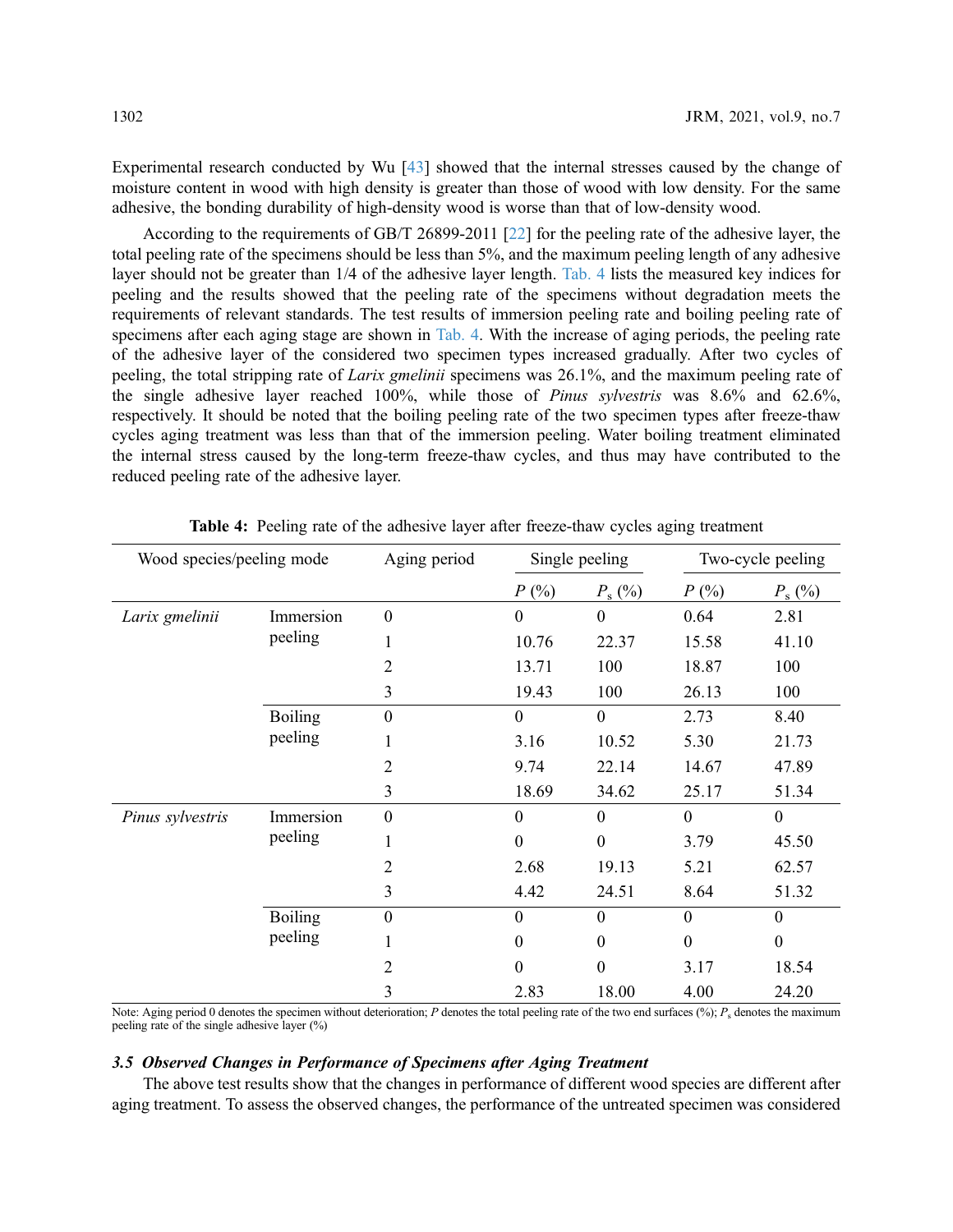as 100%, and the retention rate of various parameters at different stages of aging were used for relevant comparions in the current study. As shown in Section 3.2, thickness swelling indices after aging treatment as well as after 24 h water immersion were less than 3.5%. This clearly shows that the thickness swelling index can not be used to appropriately evaluate the durability of glulam against freeze-thaw aging process. [Fig. 7](#page-10-0) compares the retention of bending properties and shear strength for the two types of specimens after freeze-thaw cycles aging treatment. For *Larix gmelinii* specimens (see [Fig. 7a](#page-10-0)), the shear strength of the adhesive layer decreased the most, by 37.8% after the aging treatment, whereas *Pinus* sylvestris specimens (see [Fig. 7b](#page-10-0)) were more velunerable against bending showing a reduction of 41.8% in static bending strength. It was observed that wood density has a clear impact on the durability of wood during freeze-thaw cycles. For high-density wood, the freeze-thaw cycles process has a greater impact on the bonding interface. It is suggested that the shear strength of the adhesive layer should be taken as an important index to determine the durability of wood during freeze-thaw cycles aging; whereas for lowdensity wood, the static bending strength can be used as a suitable index. However, the effect of wood density on freeze-thaw aging process should be evaluated using larger sample sizes offering wider variations in density in future research.

<span id="page-10-0"></span>

Figure 7: Performance changes of specimens after freeze-thaw cycles aging treatment (a) *Larix gmelinii* specimens (b) Pinus sylvestris specimens

#### 3.6 Variance Analysis of Mechanical Properties under Freeze-Thaw Cycles

In order to analyze the influence of the aging period and the wood species under freeze-thaw cycles aging treatment on its bending strength  $(MOR)$ , elastic modulus  $(MOE)$  and shear strength of the adhesive layer  $(f_v)$ , the test data were analyzed by variance analysis of randomized block design. When the MOR and MOE were analyzed, at the level of  $a = 0.05$ , significant level of the effect of the aging periods are 0.047 and 0.005, respectively, and significant level of the wood species are 0.020 and 0.000, respectively. In order to better discuss the influence of aging periods and wood species on  $f<sub>v</sub>$ , the test level was expanded. The level of  $a = 0.10$  was adopted, which can improve the test efficiency. The change of  $f_v$ was discussed within 90% confidence interval, and the accuracy of the analysis results was improved. At the level of  $a = 0.10$ , significant level of the effect of the aging periods and the wood species are both 0.075. Variance analysis results are shown in [Tab. 5,](#page-11-0) it can be seen that the different levels of aging periods and wood species have significant on the three mechanical properties.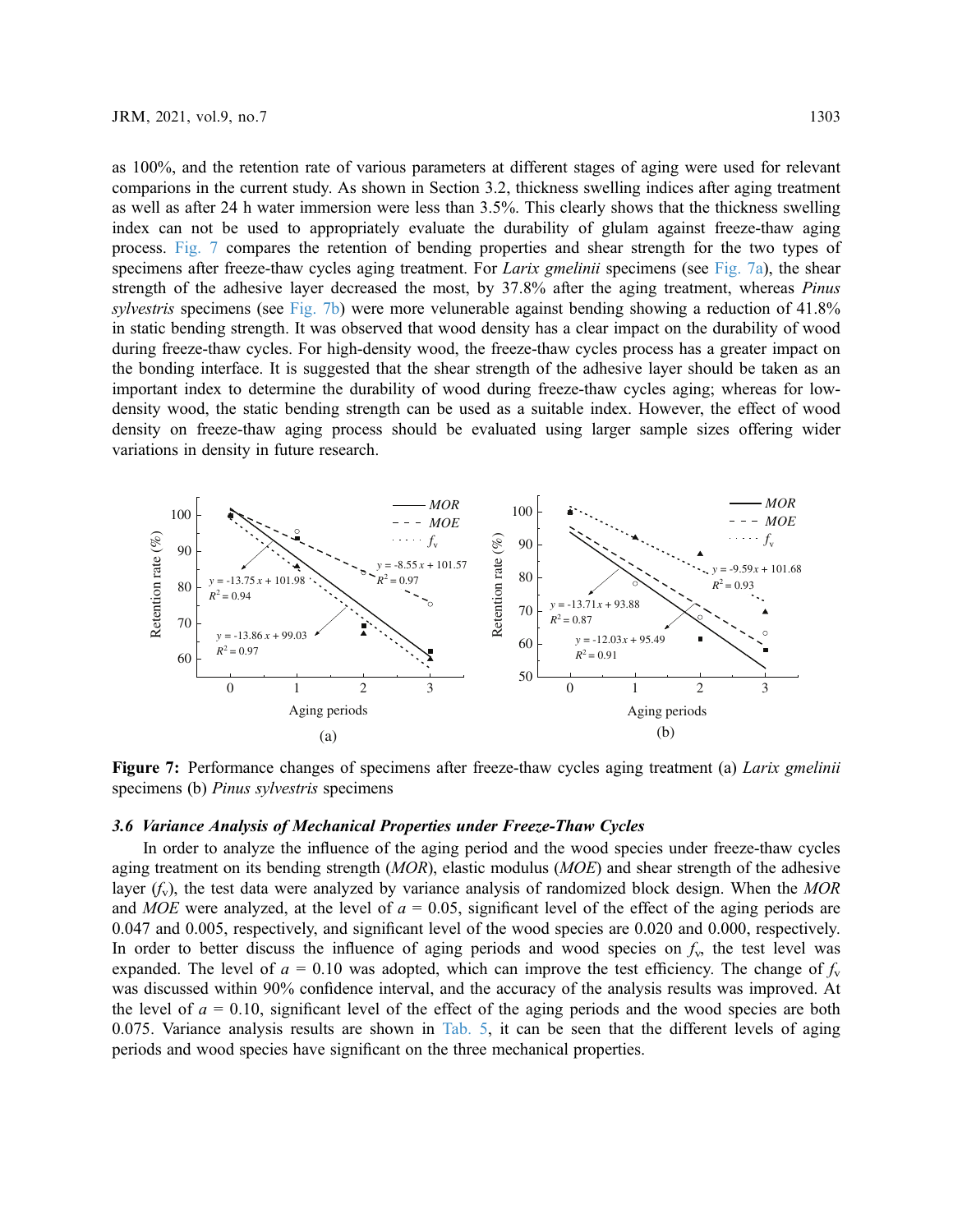<span id="page-11-0"></span>

| Mechanical Source<br>properties |               | <b>SS</b>            |                | df MS                | <i>F</i> -value | Significant |
|---------------------------------|---------------|----------------------|----------------|----------------------|-----------------|-------------|
| <b>MOR</b>                      | Intercept     | 39660.38             | $\mathbf{1}$   | 39660.38             | 13.08           | 0.172       |
|                                 |               | 3031.26              | 1              | 3031.26              |                 |             |
|                                 | Aging periods | 1578.47              | 3              | 526.16               | 9.64            | 0.047       |
|                                 |               | 163.69               | 3              | 54.56                |                 |             |
|                                 | Wood species  | 3031.26              | 1              | 3031.26              | 55.56           | 0.005       |
|                                 |               | 163.69               | 3              | 54.56                |                 |             |
| <b>MOE</b>                      | Intercept     | $7.76 \times 10^8$   | $\mathbf{1}$   | $7.76 \times 10^8$   | 10.71           | 0.189       |
|                                 |               | $7.25 \times 10^{7}$ | $\overline{1}$ | $7.25 \times 10^{7}$ |                 |             |
|                                 | Aging periods | $1.33 \times 10^{7}$ | 3              | $4.44 \times 10^{6}$ | 18.34           | 0.020       |
|                                 |               | $7.26 \times 10^{5}$ | $\mathbf{3}$   | $2.42 \times 10^{5}$ |                 |             |
|                                 | Wood species  | $7.25 \times 10^{7}$ | $\mathbf{1}$   | $7.25 \times 10^{7}$ | 299.55          | 0.000       |
|                                 |               | $7.26 \times 10^{5}$ | 3              | $2.42 \times 10^{5}$ |                 |             |
| $f_{\rm v}$                     | Intercept     | 205.57               | 1              | 205.57               | 105.59          | 0.062       |
|                                 |               | 1.95                 | 1              | 1.95                 |                 |             |
|                                 | Aging periods | 5.50                 | 3              | 1.83                 | 6.76            | 0.075       |
|                                 |               | 0.81                 | 3              | 0.27                 |                 |             |
|                                 | Wood species  | 1.95                 | $\mathbf{1}$   | 1.95                 | 7.18            | 0.075       |
|                                 |               | 0.81                 | 3              | 0.27                 |                 |             |

Table 5: Variance analysis of three mechanical properties

#### 4 Conclusions

320 glulam specimens manufactured from 2 types of wood species, i.e., *Larix gmelinii* and *Pinus* sylvestris were used in the current study to investigate the effect of freeze-thaw cycles on durability. Based on test results and subsequent analysis, the following conclusions can be drawn:

- 1. Continuous changes in temperature and humidity during the freeze-thaw cycles showed insigficant effect on the water absorption behavior of glulam; the thickness swelling rate was less than 3.5%, which seemed to indicate that glulam specimens met the requirements of relevant standards. It showed that the aging process due to freeze-thaw cycles had no significant effect on the dimensional stability as well as on the water-resistance ability of the glulam specimens. Hence, the thickness swelling rate should not be used a key indicator to assess the overall durability perfomrnace of glulam when subjected to freeze-thaw cycles.
- 2. Test results showed that freeze-thaw cycles can considerably weaken the bending performance of glulam specimens, and the influence on low-density wood is more signficant when the same adhesive is used to manufacture. The shear strength of the adhesive layer for both types of specimens met relevant strength standards when subjected to freeze-thaw cycles. However, the bond strength of high-density wood was more affected than that of low-density wood.
- 3. Changes in mechanical properties due to the applied aging treatment were critically analyzed to find indices that can be reliably used to assess the effect of freeze-thaw cycles on glulam. For high-density wood, it is suggested that the shear strength of the adhesive layer can be taken as an important index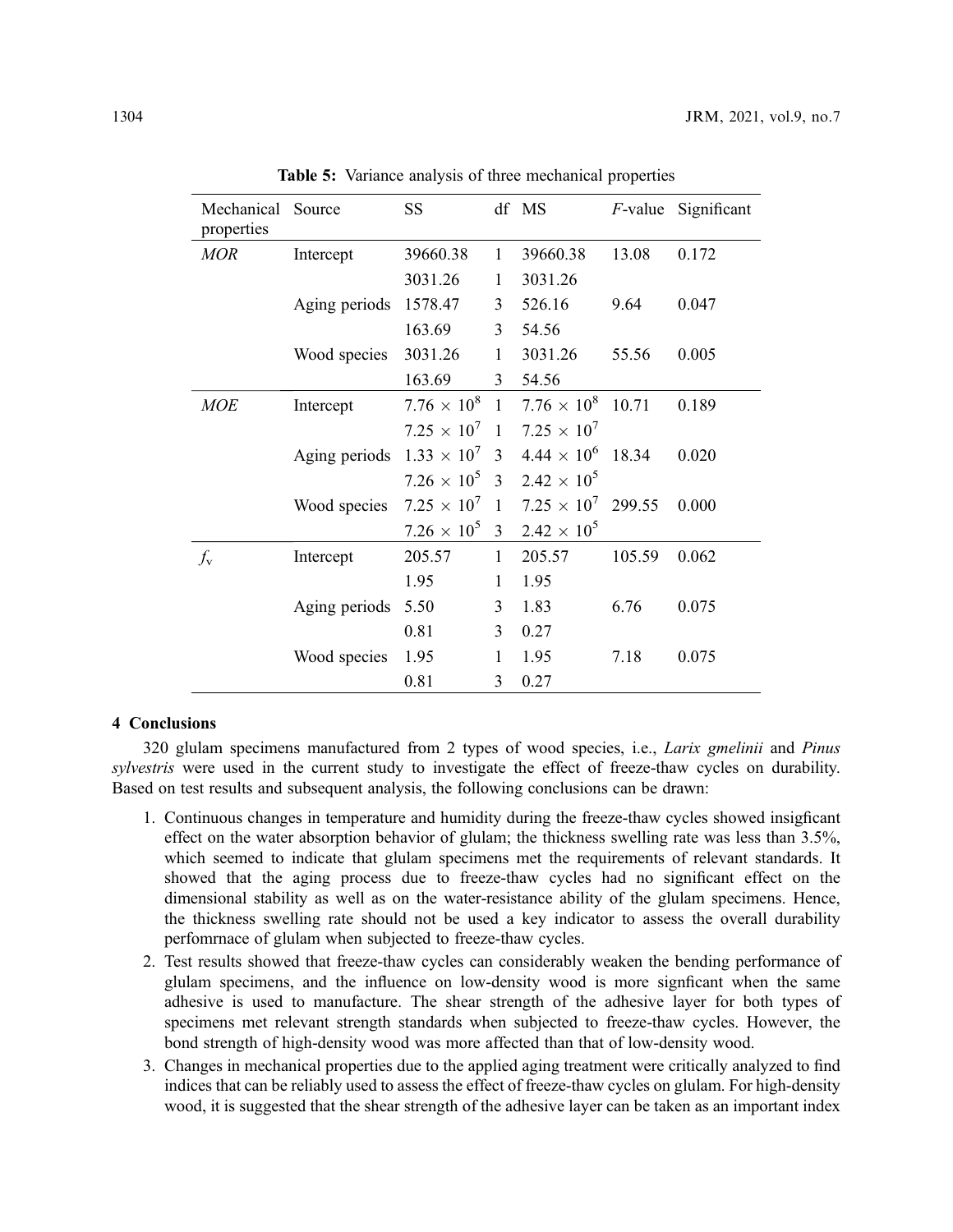to determine the durability of wood during freeze-thaw cycles aging, whereas for low-density wood, the static bending strength can be used as a reliable index. However, it is worth noting that wider variations in wood specimen densities should be considered in future research to evaluate the effect of wood density on durability of glulam under freeze-thaw cycles.

4. Based on obtained test results and subsequent analysis it is obvious that freeze-thaw cycles could significantly weaken the mechanical properties of glulam. Therefore, it is suggested that some thermal insulation materials should be added outside the glulam members, and use of glulam must be carefully and thoroughly assessed prior to using for construction in places with large temperature differences.

Funding Statement: This research is supported by the Natural Science Foundation of Jiang-su Province (Grant No. BK20181402), the National Natural Science Foundation of China (Grant No. 51878354), a Project Funded by the National First-class Disciplines (PNFD), a Project Funded by the Priority Academic Program Development of Jiangsu Higher Education Institutions (PAPD), and a Project Funded by the Co-Innovation Center of Efficient Processing and Utilization of Forest Resources, Nanjing Forestry University (Nanjing, China). Any research results expressed in this paper are those of the writer (s) and do not necessarily reflect the views of the foundations.

Conflicts of Interest: The authors declare that they have no conflicts of interest to report regarding the present study.

#### References

- <span id="page-12-0"></span>1. Li, X., Ashraf, M., Li, H. T., Zheng, X. Y., Wang, H. X. et al. (2019). An experimental investigation on Parallel Bamboo Strand Lumber specimens under quasi static and impact loading. Construction and Building Materials, 228(9), 116724. DOI [10.1016/j.conbuildmat.2019.116724](http://dx.doi.org/10.1016/j.conbuildmat.2019.116724).
- <span id="page-12-1"></span>2. Xie, W. B., Ding, Y. W., Wang, Z., Gao, Z. Z., Zhang, T. Y. et al. (2020). Testing and analysis of hemlock cross laminated timber. Wood Research, 65(5), 819–832. DOI [10.37763/wr.1336-4561/65.5.819832](http://dx.doi.org/10.37763/wr.1336-4561/65.5.819832).
- <span id="page-12-2"></span>3. Zhang, J. T., Wang, Z. Q., Zhao, T., Liu, Y. X., Dong, W. Q. (2020). Study on shear performance of 3-layer CLT T&G joints under monotonic loading. Journal of Forestry Engineering, 5(4), 67–72. DOI [10.13360/j.issn.2096-](http://dx.doi.org/10.13360/j.issn.2096-1359.201910014) [1359.201910014.](http://dx.doi.org/10.13360/j.issn.2096-1359.201910014)
- <span id="page-12-3"></span>4. Shi, C. X., Yu, Y. L., Zhu, Y. Q., Liu, Y. M., Yu, M. et al. (2020). The difference of density and shrinkage properties of six cloned poplar trees. Journal of Forestry Engineering, 5(5), 57–62. DOI [10.13360/j.issn.2096-](http://dx.doi.org/10.13360/j.issn.2096-1359.201908010) [1359.201908010.](http://dx.doi.org/10.13360/j.issn.2096-1359.201908010)
- <span id="page-12-4"></span>5. Li, H. T., Xuan, Y. W., Xu, B., Li, S. H. (2020). Bamboo application in civil engineering field. Journal of Forestry Engineering, 5(6), 1–10. DOI [10.13360/j.issn.2096-1359.202003001.](http://dx.doi.org/10.13360/j.issn.2096-1359.202003001)
- 6. Li, H. T., Qiu, Z. Y., Wu, G., Wei, D. D., Lorenzo, R. et al. (2019). Compression behaviors of parallel bamboo strand lumber under static loading. Journal of Renewable Materials, 7(7), 583–600. DOI [10.32604/](http://dx.doi.org/10.32604/jrm.2019.07592) [jrm.2019.07592.](http://dx.doi.org/10.32604/jrm.2019.07592)
- <span id="page-12-5"></span>7. He, S., Chen, Y. H., Wu, Z. X., Hu, Y. A. (2020). Research progress on wood/bamboo microscopic fluid transportation. Journal of Forestry Engineering, 5(2), 12–19. DOI [10.13360/j.issn.2096-1359.201906043](http://dx.doi.org/10.13360/j.issn.2096-1359.201906043).
- <span id="page-12-6"></span>8. Li, Q., Wang, Z. Q., Liang, Z. J., Li, L., Gong, M. et al. (2020). Shear properties of hybrid CLT fabricated with lumber and OSB. Construction and Building Materials, 261(12), 120504. DOI [10.1016/j.](http://dx.doi.org/10.1016/j.conbuildmat.2020.120504) [conbuildmat.2020.120504.](http://dx.doi.org/10.1016/j.conbuildmat.2020.120504)
- 9. Li, H. T., Wu, G., Zhang, Q. S., Deeks, A. J., Su, J. W. (2018). Ultimate bending capacity evaluation of laminated bamboo lumber beams. Construction and Building Materials, 160(4), 365–375. DOI [10.1016/j.](http://dx.doi.org/10.1016/j.conbuildmat.2017.11.058) [conbuildmat.2017.11.058.](http://dx.doi.org/10.1016/j.conbuildmat.2017.11.058)
- <span id="page-12-7"></span>10. Gui, T., Cai, S. C., Wang, Z. Q., Zhou, J. H. (2020). Influence of aspect ratio on rolling shear properties of fastgrown small diameter eucalyptus lumber. Journal of Renewable Materials, 8(9), 1053–1066. DOI [10.32604/](http://dx.doi.org/10.32604/jrm.2020.011645) [jrm.2020.011645.](http://dx.doi.org/10.32604/jrm.2020.011645)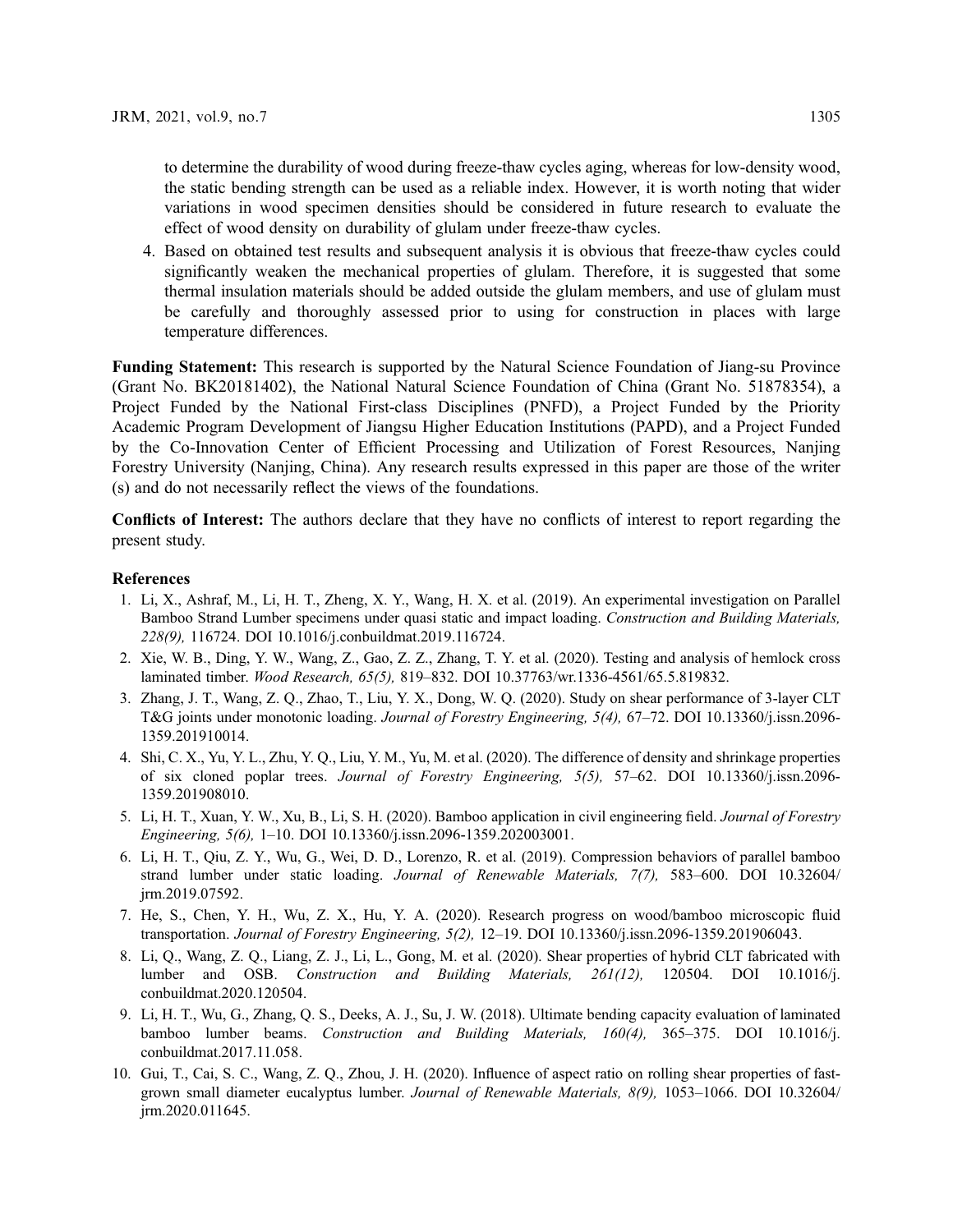- <span id="page-13-0"></span>11. Yang, R. Y., Li, H. T., Lorenzo, R., Ashraf, M., Sun, Y. F. et al. (2020). Mechanical behaviour of steel timber composite shear connections. Construction and Building Materials, 258(6), 119605. DOI [10.1016/j.](http://dx.doi.org/10.1016/j.conbuildmat.2020.119605) [conbuildmat.2020.119605](http://dx.doi.org/10.1016/j.conbuildmat.2020.119605).
- <span id="page-13-1"></span>12. Lu, X. R., Teng, Q. C., Li, Z. R., Zhang, X. L., Wang, X. M. et al. (2020). Study on shear property of spruce glulam and steel plate connected with inclined screw. Journal of Forestry Engineering, 5(3), 48–53. DOI [10.13360/j.](http://dx.doi.org/10.13360/j.issn.2096-1359.201906005) [issn.2096-1359.201906005.](http://dx.doi.org/10.13360/j.issn.2096-1359.201906005)
- <span id="page-13-2"></span>13. Ding, Y. W., Zhang, Y. F., Wang, Z., Gao, Z. Z., Zhang, T. Y. et al. (2020). Vibration test and comfort analysis of environmentaland impact excitation for wooden floor structure. BioResources, 15(4), 8212–8234.
- <span id="page-13-3"></span>14. Fu, H. Y., Ding, Y. W., Li, M. M., Cao, Y., Xie, W. B. et al. (2020). Research and simulation analysis of thermal performance and hygrothermal behavior of timber-framed walls with different external thermal insulation layer: Cork board and anticorrosive pine plate. Journal of Building Physics. DOI [10.1177/1744259120936720.](http://dx.doi.org/10.1177/1744259120936720)
- <span id="page-13-4"></span>15. Dong, W., Li, Q., Wang, Z., Zhang, H., Gong, M. (2020). Effects of embedment side and loading direction on embedment strength of cross-laminated timber for smooth dowels. European Journal of Wood and Wood Products, 78(1), 17–25. DOI [10.1007/s00107-019-01490-z](http://dx.doi.org/10.1007/s00107-019-01490-z).
- <span id="page-13-5"></span>16. Yang, R. Y., Hong, C. K., Zhang, X. F., Yuan, Q., Sun, Y. F. (2020). Experimental research on structural behaviors of glulam I-beam with a special-shaped section. Journal of Renewable Materials, 8(2), 113–132. DOI [10.32604/](http://dx.doi.org/10.32604/jrm.2020.08190) [jrm.2020.08190.](http://dx.doi.org/10.32604/jrm.2020.08190)
- <span id="page-13-6"></span>17. Dong, W. Q., Wang, Z. Q., Zhou, J. H., Zhang, H., Yao, Y. et al. (2020). Embedment strength of smooth dowel-type fasteners in cross-laminated timber. Construction and Building Materials, 233(3), 117243. DOI [10.1016/j.](http://dx.doi.org/10.1016/j.conbuildmat.2019.117243) [conbuildmat.2019.117243.](http://dx.doi.org/10.1016/j.conbuildmat.2019.117243)
- <span id="page-13-7"></span>18. Dhima, D., Audebert, M., Racher, P., Bouchaïr, A., Taazount, M. (2014). Shear tests of glulam at elevated temperatures. Fire and Materials, 38(8), 827–842. DOI [10.1002/fam.2226.](http://dx.doi.org/10.1002/fam.2226)
- <span id="page-13-8"></span>19. Ayrilmis, N., Buyuksari, U., As, N. (2010). Bending strength and modulus of elasticity of wood-based panels at cold and moderate temperatures. Cold Regions Science and Technology, 63(1–2), 40–43. DOI [10.1016/j.](http://dx.doi.org/10.1016/j.coldregions.2010.05.004) [coldregions.2010.05.004.](http://dx.doi.org/10.1016/j.coldregions.2010.05.004)
- <span id="page-13-9"></span>20. Drake, G., Berry, M., Schroeder, D. (2015). Effect of cold temperatures on the shear behavior of glued laminated beams. Cold Regions Science and Technology, 112(1-2), 45-50. DOI [10.1016/j.coldregions.2015.01.002.](http://dx.doi.org/10.1016/j.coldregions.2015.01.002)
- <span id="page-13-10"></span>21. Francis, L., Ahmad, Z. (2017). Bonding performance of CCA treated glulam timber under different environmental exposure. Journal of Engineering and Applied Sciences, 12(16), 4047–4052. DOI [10.3923/jeasci.2017.4047.4052.](http://dx.doi.org/10.3923/jeasci.2017.4047.4052)
- <span id="page-13-11"></span>22. Senalik, C. A., Ross, R. J., Zelinka, S. L. (2017). Accelerated aging of preservative-treated structural plywood. Research Paper, FPL-RP-691. Madison, WI: USA. Department of Agriculture, Forest Service, Forest Products Laboratory.
- <span id="page-13-12"></span>23. Luo, Z. H., Cai, X. R., Zhang, J., Chen, J., Sun, Y. F. (2015). Study on bonding property and aging resistant performance of glulam members. China Forest Products Industry, 42(03), 18–21. DOI [10.19531/j.issn1001-](http://dx.doi.org/10.19531/j.issn1001-5299.2015.03.005) [5299.2015.03.005.](http://dx.doi.org/10.19531/j.issn1001-5299.2015.03.005)
- <span id="page-13-13"></span>24. BS EN 1087-1 (1995). Particle boards - Determination of moisture resistance-Particle boards-Determination of moisture resistance-Boil test. British Standards Institution.
- <span id="page-13-14"></span>25. Que, Z. L., Teng, Q. C., Wang, F. B., Zhao, D., Ma, C. X. (2015). Effect of salinity on the shear strength with parallel grain of CFRP-reinforced glulam. Journal of Fujian Agriculture and Forestry University (Natural Science Edition), 44(4), 436–441. DOI [10.13323/j.cnki.j.fafu\(nat.sci.\).2015.04.018.](http://dx.doi.org/10.13323/j.cnki.j.fafu(nat.sci.).2015.04.018)
- <span id="page-13-15"></span>26. Szmutku, M. B., Campean, M., Porojan, M. (2013). Strength reduction of spruce wood through slow freezing. European Journal of Wood and Wood Products, 71(2), 205–210. DOI [10.1007/s00107-013-0667-6.](http://dx.doi.org/10.1007/s00107-013-0667-6)
- <span id="page-13-16"></span>27. Tian, L. M., Kou, Y. F., Hao, J. P. (2019). Axial compressive behaviour of sprayed composite mortar–original bamboo composite columns. Construction and Building Materials, 215(9), 726–736. DOI [10.1016/j.](http://dx.doi.org/10.1016/j.conbuildmat.2019.04.234) [conbuildmat.2019.04.234](http://dx.doi.org/10.1016/j.conbuildmat.2019.04.234).
- <span id="page-13-17"></span>28. Zhou, J. H., Hu, C. S., Hu, S. F., Yun, H., Jiang, G. F. et al. (2012). Effects of temperature on the bending performance of wood-based panels. BioResources, 7(3), 3597–3606. DOI [10.4067/S0718-221X2012000200010.](http://dx.doi.org/10.4067/S0718-221X2012000200010)